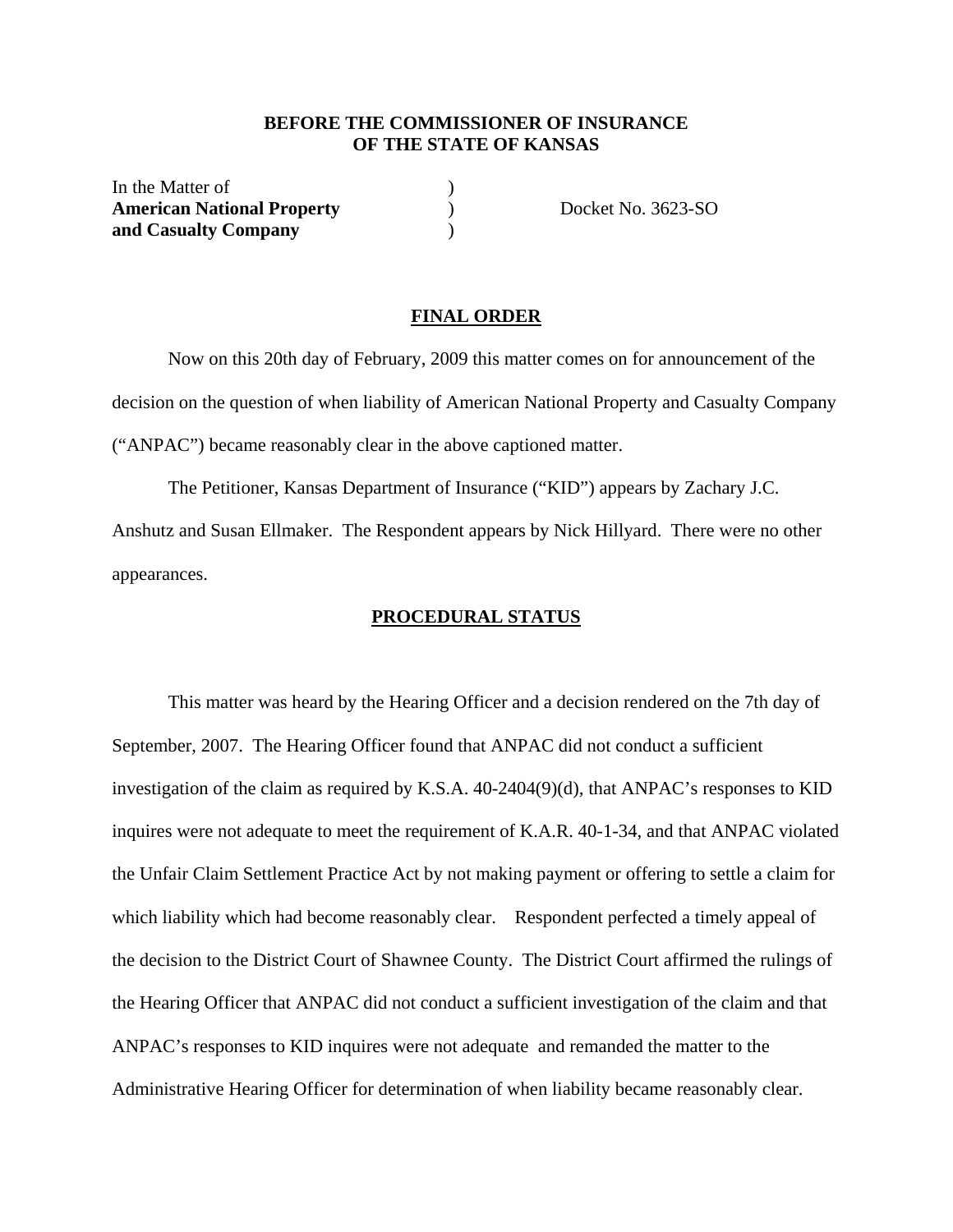#### **ISSUE**

When did ANPAC's liability for the claim in the above captioned matter become reasonably clear?

#### **DECISION**

 In this matter, the hearing Officer must determine when liability for damages resulting from a car accident became reasonably clear. ANPAC denied liability for the claim until the insured was found to be liable in the civil matter. ANPAC's position is based on the statement of their insured and their own investigation.

ANPAC contends that the opinion of the officer who investigated the matter should not be considered. While not a witness, the officer is trained accident investigator and is independent of the parties. His testimony, while not alone conclusive on the question of liability, must be considered.

ANPAC next contends that the guilty finding entered against its insured in Leavenworth County municipal court does not alone establish ANPAC's liability for the damages. Giving ANPAC the benefit of the doubt, this Hearing Officer finds that the guilty finding alone does not necessarily establish clear liability but it must be considered.

Taking into account the totality of the evidence in the case, the Hearing Officer finds that had ANPAC reopened its file when requested to do so by the Department of Insurance and conducted an adequate investigation, it would have found clear liability prior to the Leavenworth County court case. The District Court affirmed the decision of this Hearing Officer that the failure of ANPAC to reopen the case and participate with the Kansas Department of Insurance in a search for the truth constituted a violation of K.S.A. 40-2404(9)(d). ANPAC's violation of the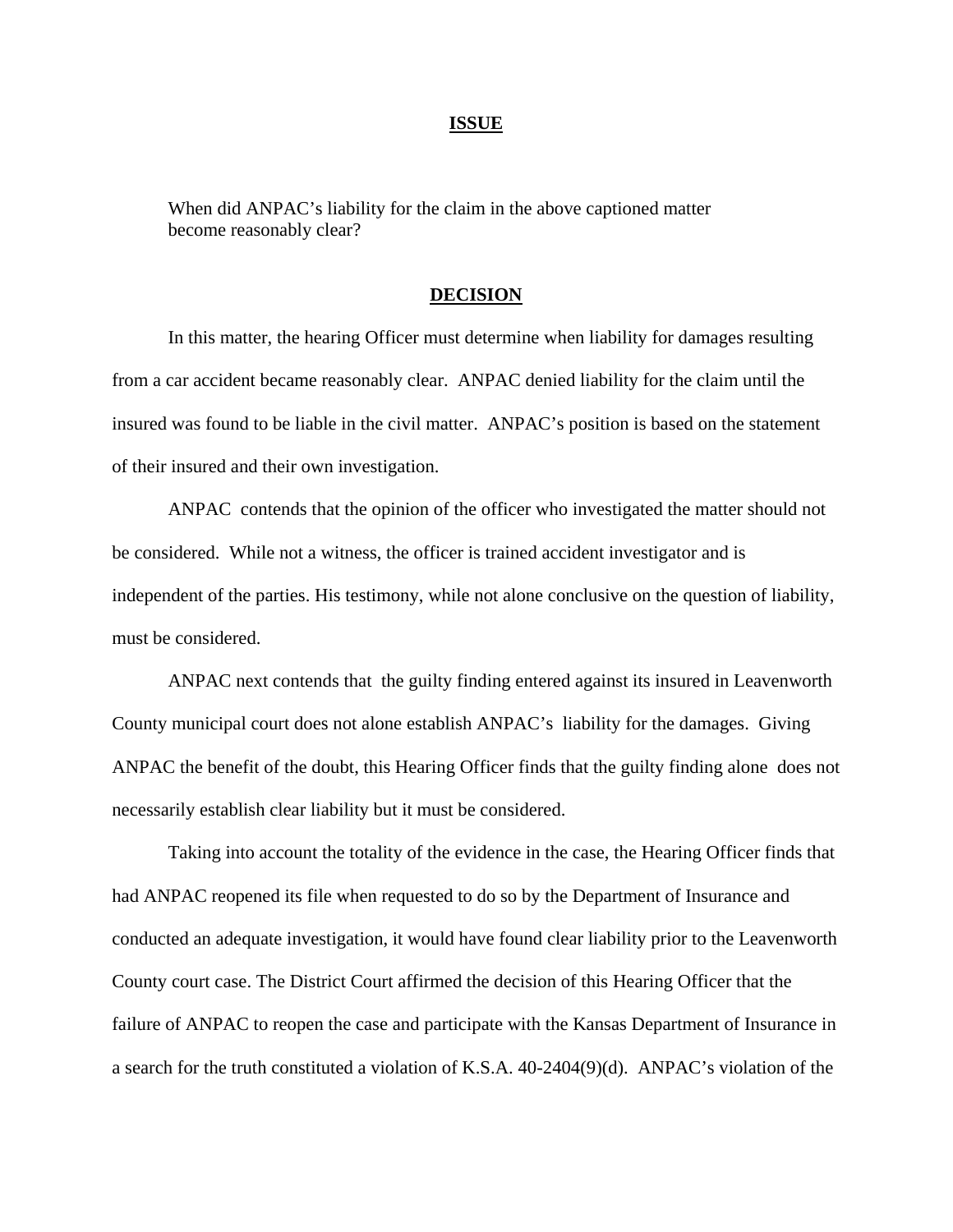law cannot be used as a shield to protect it from the discovery of clear liability. The failure of ANPAC to reopen its investigation on or about October 22, 2005 amounted to a tacit admission on its part that liability was reasonably clear. Otherwise, ANPAC would have cooperated with the Department of Insurance as required by law. While the Hearing Officer could have found that clear liability was established at the conclusion of the criminal case in Leavenworth County, the Hearing Officer has given ANPAC the benefit of the doubt. Without doubt, however, liability became reasonably clear when ANPAC failed to reopen its investigation.

# **IT IS SO ORDERED ON THIS \_\_9th\_\_ DAY OF APRIL, 2009 IN THE CITY OF TOPEKA, COUNTY OF SHAWNEE, STATE OF KANSAS.**



Prepared by:

 $\frac{1}{s}$  Robert M. Tomlinson Robert M. Tomlinson Hearing Officer

\_/s/ Zachary J.C. Anshutz\_\_\_\_\_\_\_\_\_\_\_\_\_\_\_\_\_\_\_ Zachary J.C. Anshutz l #21861 Kansas Insurance Department